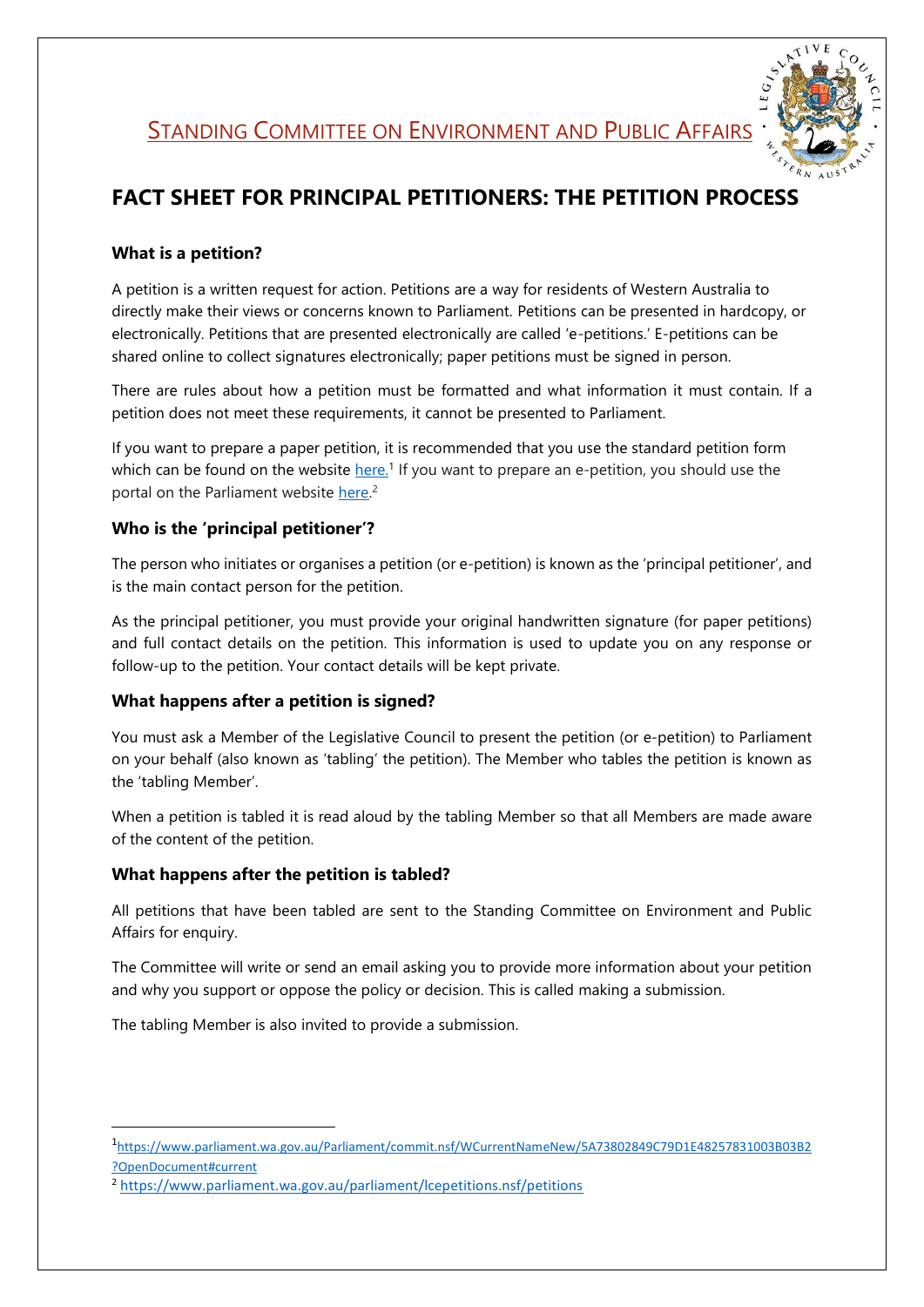#### **Your submission**

Your submission helps the Committee understand your viewpoint and your reason for making the petition. It should be no more than two pages.

The Committee understands that writing a short submission about complex issues can be difficult. It may be helpful to remember that your submission helps the Committee understand your concerns and provide a *starting point* for the Committee's enquiries. The Committee will let you know if it needs further information from you.

#### **Can I show other people my submission?**

The Committee requires you to keep your submission private until it decides to publish it. This means you must not disclose or circulate your submission unless the Committee decides to make your submission public.

Most submissions are made public. Sometimes the Committee will decide to keep a submission (or parts of it) private. The Committee may decide to keep your submission private because (but not limited to) it reveals personal information about someone, contains inappropriate language or makes allegations about other people. For this reason, you must be careful about the language and content of your submission if you wish it to be publically available.

Submissions made public by the Committee will usually be posted on the Committee's website.

#### **What if I don't want my submission to be public?**

You should let the Committee know if you want your submission to remain private or not be available on the website.

#### **What happens after I make my written submission?**

The Committee may ask the relevant decision-maker(s) to provide a written response to your petition and submission. In most cases, this will be government Ministers and local government authorities. The Committee may be satisfied that the decision-makers(s) response(s) address the issues raised in the petition. If not, the Committee will make further enquiries.

From time to time, the Committee will conduct a formal inquiry into a petition. When this occurs, the Committee will table a report in the Legislative Council which may contain findings and recommendations for further action by the government.

It is not possible or practical for the Committee to undertake a formal inquiry into every petition it considers.

The Committee has inquired into petitions where it has identified a potential systemic issue of public concern that may be addressed through legislative action or other reform and is not being dealt with by another authority.